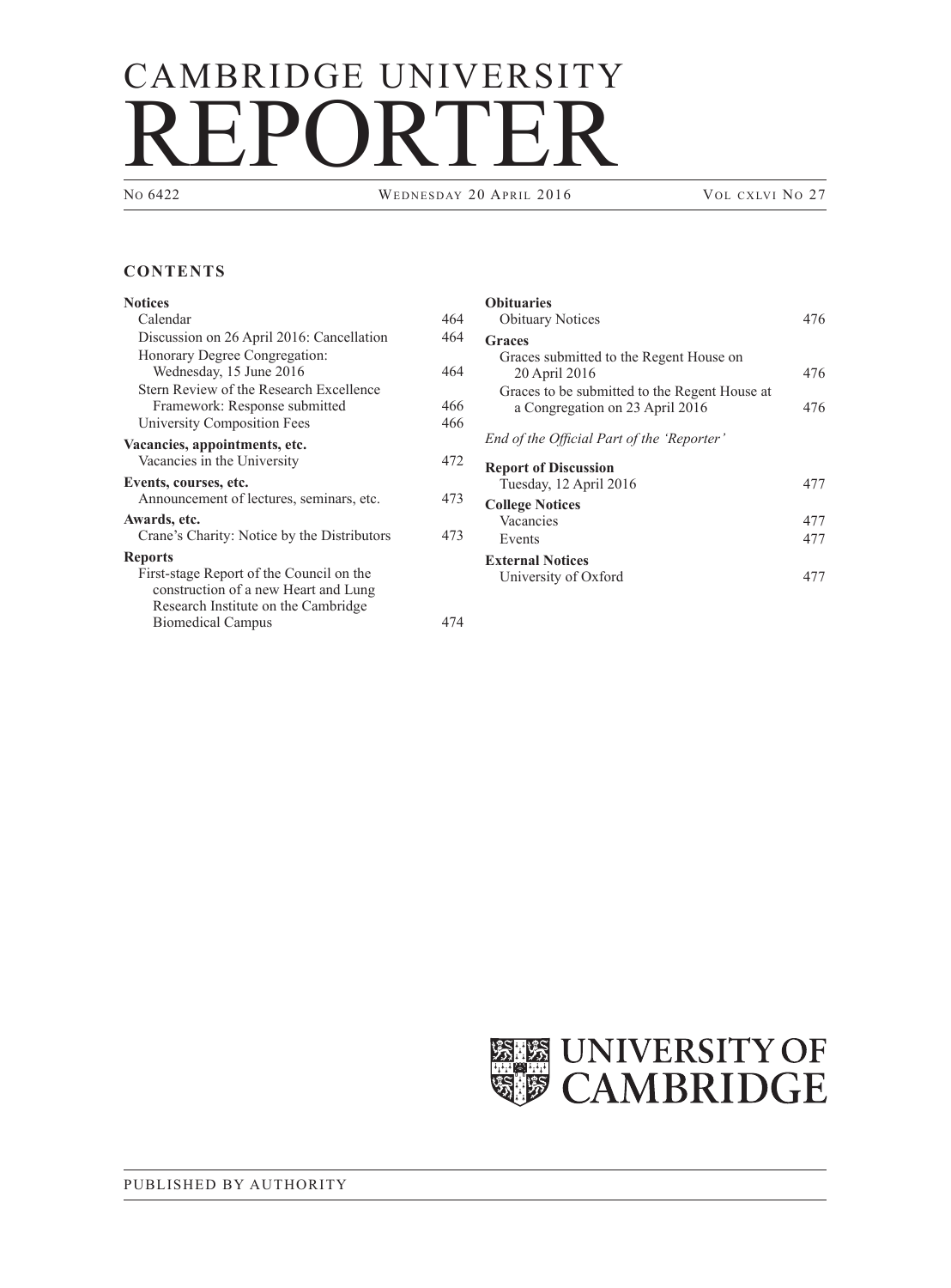### <span id="page-1-0"></span>**NOTICES**

## **Calendar**

23 April, *Saturday*. Congregation of the Regent House at 11 a.m. (see p. 476).

27 April, *Wednesday*. End of first quarter of Easter Term.

1 May, *Sunday*. Preacher before the University at 11.15 a.m., R. Kirkpatrick, *R*, Emeritus Professor of Italian and English Literature.

5 May, *Thursday*. Ascension Day. Scarlet Day.

## **Discussions at 2 p.m. Congregations**

10 May 23 April, *Saturday at 11 a.m.* 24 May 14 May, *Saturday at 10 a.m.* 7 June 15 June, *Wednesday at 2.45 p.m.* (Honorary Degrees) 5 July 22 June, *Wednesday at 10 a.m.* (General Admission) 23 June, *Thursday at 10 a.m.* (General Admission) 24 June, *Friday at 10 a.m.* (General Admission) 25 June, *Saturday at 10 a.m.* (General Admission) 15 July, *Friday at 10 a.m.* 16 July, *Saturday at 10 a.m.*

## **Discussion on Tuesday, 26 April 2016: Cancellation**

The Vice-Chancellor gives notice that the Discussion announced for Tuesday, 26 April 2016 will not take place as there are no Reports ready for discussion.

The Report published in this issue (p. 474) will be discussed on 10 May 2016.

## **Honorary Degree Congregation: Wednesday, 15 June 2016**

### *18 April 2016*

The Vice-Chancellor reminds members of the University that a Congregation will take place on Wednesday, 15 June 2016, at 2.45 p.m., at which the Chancellor will preside and is expecting to admit the following persons to the titular degrees approved by the Regent House at a Congregation on Saturday, 20 February 2016:

### Doctor of Law

### **The Baroness Grey-Thompson**

Paralympic athlete and gold medallist, Chancellor of Northumbria University, President of the National Council for Voluntary Organisations

### **Ms Helena Morrissey**

of Fitzwilliam College, Chief Executive Officer of Newton Investment Management, Founder of the 30% Club, business leader and gender champion

Doctor of Medical Science

### **Professor Sir Keith Peters**

Honorary Fellow of Christ's College and Clare Hall, Regius Professor of Physic Emeritus, physician and immunologist

DOCTOR OF SCIENCE

**Sir Jonathan Ive**  Chief Design Officer at Apple Inc., designer

### Doctor of Letters

### **Sir Nicholas Hytner**

Honorary Fellow of Trinity Hall, formerly Director of the National Theatre, director of theatre, film, and opera

## **Sir Nicholas Serota**

Honorary Fellow of Christ's College, Director of the Tate, art historian and museum director

### Doctor of Music

### **Professor Joanna MacGregor**

Honorary Fellow of Murray Edwards College, Professor of the University of London and Head of Piano at the Royal Academy of Music, pianist, conductor, and composer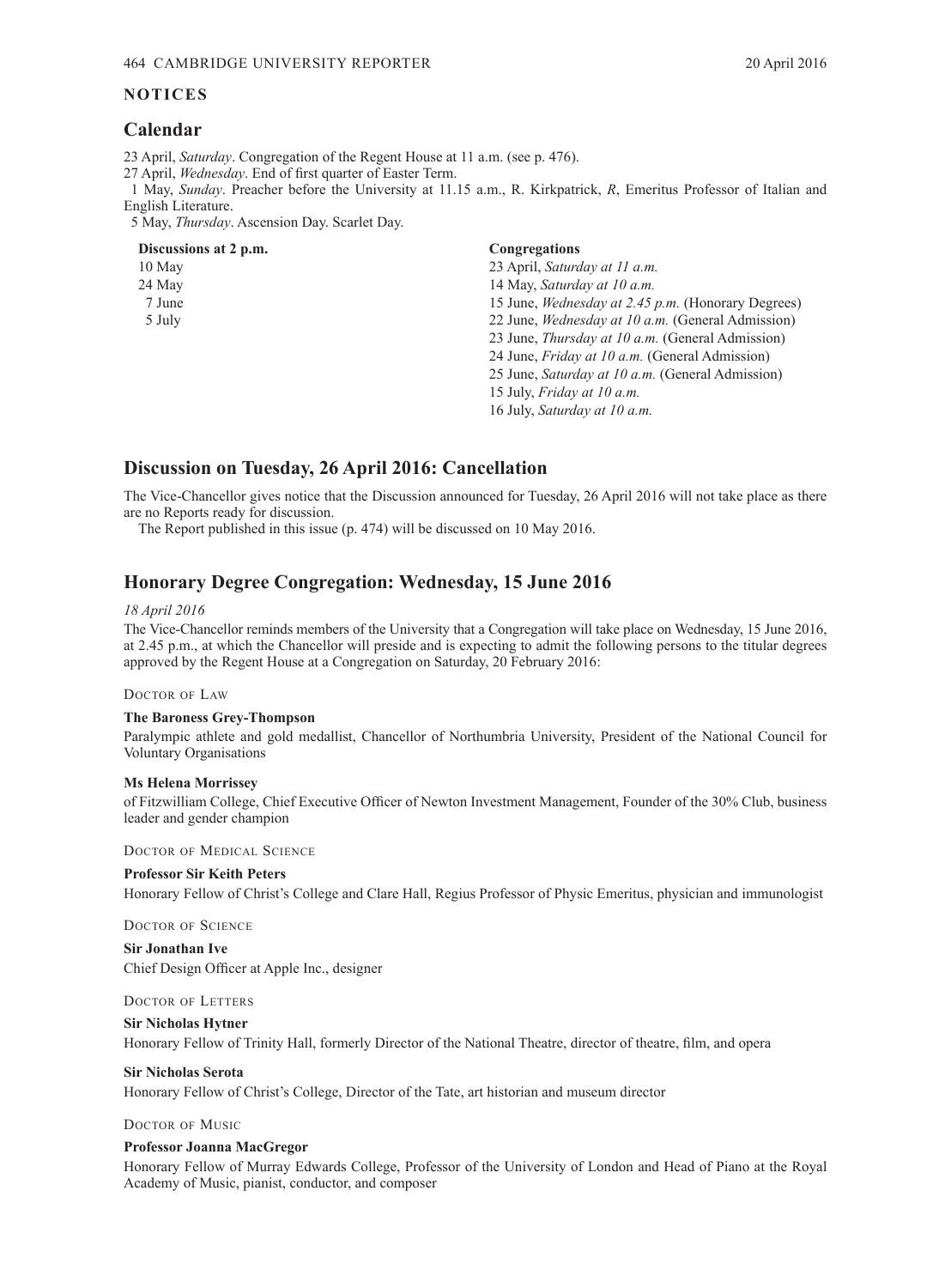With sadness and regret the Vice-Chancellor must report that another person approved on 20 February 2016 for admission to an honorary doctorate at this Congregation, the renowned architect Dame Zaha Hadid, D.B.E., R.A., has since died. Admission to the degree concerned can therefore no longer occur.

### ADMISSION AND TICKETS

Admission to this occasion will be by ticket only.

All members and staff (including retired staff) of the University and the Colleges are eligible to apply for tickets to attend the Congregation and Reception. In order to allow the greatest possible attendance by such applicants, requests for guest tickets will not be accepted.

### **Applications should preferably be made online at: https://www.cam.ac.uk/HD16Reporter**

Those who prefer may apply on paper or by email, stating a postal address and their qualifying University and/or College affiliation. Postal applications should be sent to Honorary Degrees, The Vice-Chancellor's Office, The Old Schools, Trinity Lane, Cambridge, CB2 1TN, or emailed to HonDegsRSVP@admin.cam.ac.uk (which can also be used for queries relating to the Congregation).

**The deadline for applications is Friday, 20 May 2016**. If demand for places exceeds capacity all applications received by that date will be balloted. Successful applicants should expect to receive their ticket in the week beginning 6 June and further details about the day will be included on the tickets.

 Applicants who discover at any stage that they can no longer attend are asked to inform the Vice-Chancellor's Office promptly so that their application can be deleted and the place offered to others. Tickets already sent should be destroyed as they are issued to named individuals and **are not transferable.**

### TIMETABLE

Ticket-holders who are not processing will need to be in their places in the Senate-House not later than 2.30 p.m. The Congregation is expected to end at about 3.35 p.m.

### RECEPTION

There will be a Reception on the lawn in Senate-House Yard after the Congregation for all those attending. Refreshments will be served and there will be a marquee to provide cover.

### ACADEMICAL DRESS

Members of the University attending are reminded that they are required by regulations in Ordinances to wear academical dress (although by custom others present do not).

The day of the Congregation will be a 'scarlet day', so Doctors are requested to wear their festal gowns. Graduates are requested to wear hoods. In accordance with the regulations and with the exception of the Chancellor, Vice-Chancellor, High Steward, Deputy High Steward, Commissary, Proctors, Registrary, Esquire Bedells, Orator, and the Honorary Graduands, other members of the University present who hold non-Cambridge degrees may wear the dress of those degrees on this occasion if they prefer.

### PROCESSIONS

Provided that the weather allows, a procession will form in the Schools Arcade at 2.25 p.m. Those specified below who wish to process are asked to state this clearly in their application. Only holders of Cambridge Professorial Chairs or Cambridge Higher Doctorates, i.e. D.D., LL.D., M.D. (if conferred before 2014) or Med.Sc.D., Sc.D., Litt.D., and Mus.D. are eligible to process as Professors or Doctors. Processional tickets will be issued up to the maximum number of seats available to seat the procession.

After consulting the Proctors in accordance with the relevant regulation, the Vice-Chancellor has prescribed the following order of processions prior to this Congregation:

The Vice-Marshal Heads of Colleges The Regius Professors of Divinity, Civil Law, Physic, Hebrew, Greek, History, Botany, and Engineering Professors who are Doctors of Divinity, Law, Medicine (if conferred before 2014) or Medical Science, Science, Letters, or Music Doctors of Divinity, Law, Medicine (if conferred before 2014) or Medical Science, Science, Letters, or Music The Librarian Other Professors and the Director of the Fitzwilliam Museum Members of the Council

The Pro-Proctors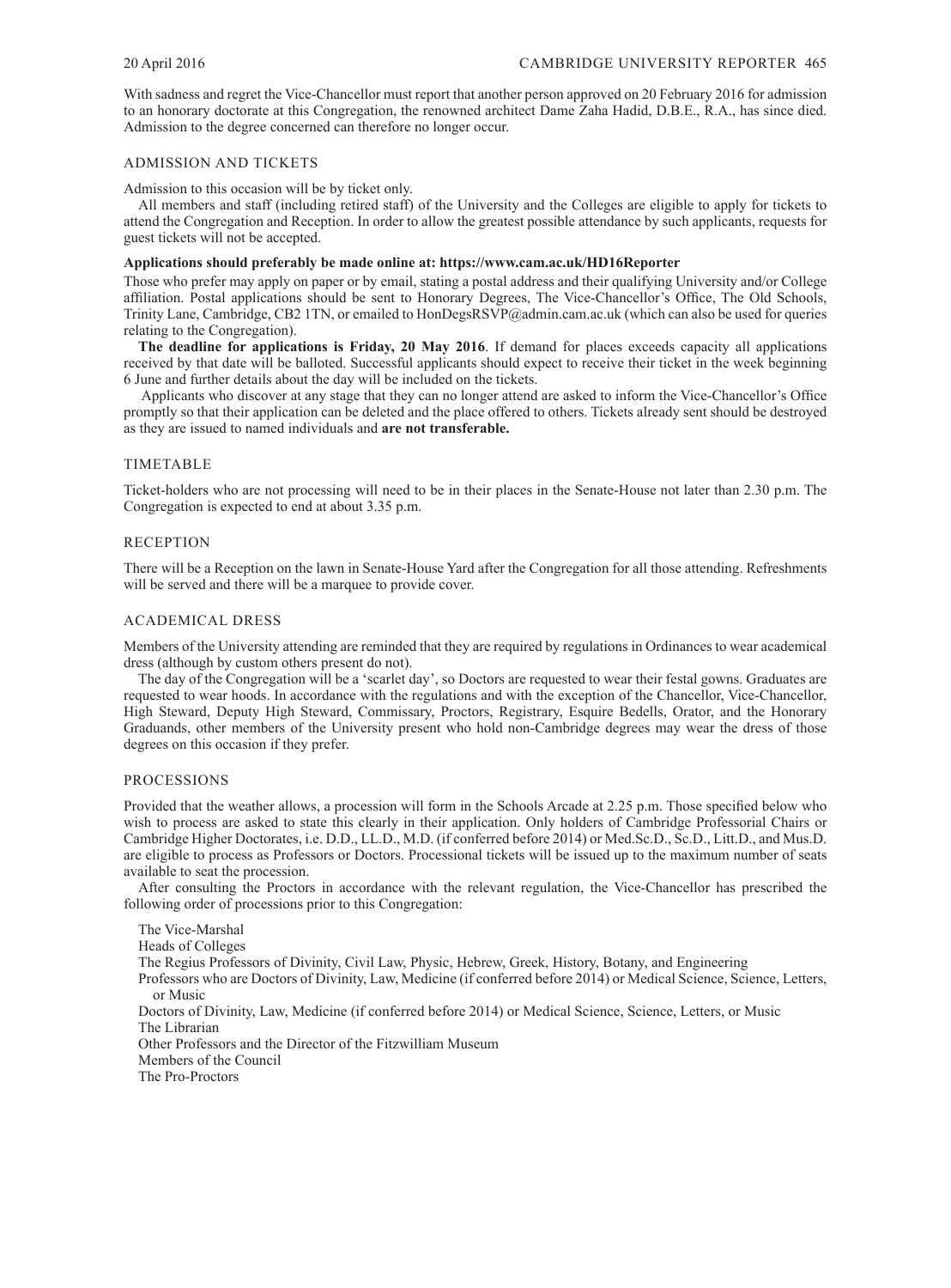<span id="page-3-0"></span>A second procession will form and proceed immediately after the first:

The Esquire Bedells The Chancellor The Chancellor's Train-bearer The University Marshal<br>The Orator The V The Vice-Chancellor The Registrary The Proctors (University Constables) The High Steward The Deputy High Steward The Commissary The Pro-Vice-Chancellors The Honorary Graduands The Deputy Proctors

The Pro-Proctor for Ceremonial

## **Stern Review of the Research Excellence Framework: Response submitted**

Further to the Notice published on 17 February 2016 (*Reporter*, 6415, 2015–16, p. 365), the University's response to the call for evidence in the Stern Review of the Research Excellence Framework has been submitted and may be viewed at http://www.admin.cam.ac.uk/reporter/2015-16/weekly/6422/CambridgeSternReviewResponse2016.pdf.

## **University Composition Fees**

### *18 April 2016*

In the following Notice the Council proposes amendments to the fees for certain categories of students.

### **Fees in 2017–18**

The Council proposes that fees for Overseas undergraduate students in 2017–18 increase by 5% over the 2016–17 rates. The Council gives notice that, subject to further discussion, it intends to implement an increase of 10% in 2018–19<sup>1</sup> for new entrants.

Regulated Home/EU undergraduate fees for 2017–18 have not yet been announced by the government and a further Notice will be published in due course.

The Council proposes a general increase of 3% on Home/EU postgraduate fees over the 2016–17 rates.<sup>2</sup> Fees for ELQ (including M.A.St.) students, except those to whom the Regulated fee applies, have also been increased by 3%.

The Council also proposes a general increase of 6% on Overseas postgraduate rates.

For each entry from 2015 onwards the fees for the Ph.D., Eng.D., M.Sc., and M.Litt. Degrees have been fixed at the same cash value for each year of the course. The increases therefore only apply to the fees paid by new entrants in 2017. All postgraduate fees have been fully consolidated with the College Graduate Fee since 2015.

There are some variations from the general rates of increase to reflect course-specific proposals. The proposed fees are set out in the Schedule.

The Council is accordingly submitting a Grace to the Regent House (Grace 1, p. 476) for the approval of the fees set out in the Schedule attached to this Notice.

<sup>1</sup> The 10% is on the current fee structure. Further discussions include the possibility of fixing the fee for the duration of the course, in which case the differential with 2017 rates may be greater than 10%, but followed by zero increases for the remainder of the course.

<sup>2</sup> The fees for the P.G.C.E. and for the M.Phil. Degree in Architecture and Urban Design are at the Regulated undergraduate rate and will be included in the Notice when those rates are announced.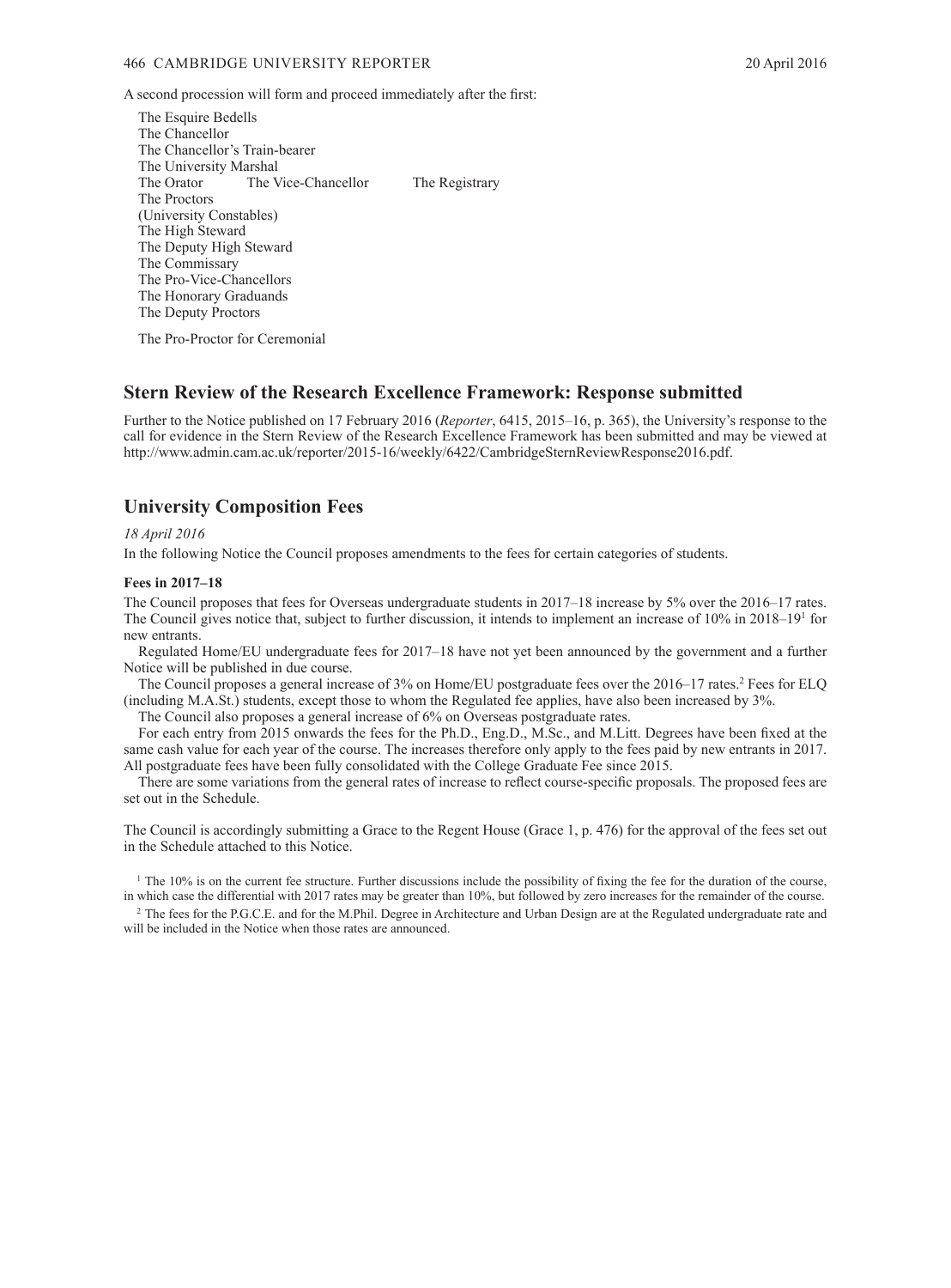## **SCHEDULE**

## **Table 1: Undergraduate overseas and certain other fees in 2017–18**

\* Home/EU Regulated fees for 2017–18 have not yet been announced. Only overseas rates can be set at present.

|                                                                                  | Home / EU   | <b>Overseas</b> | Home / EU   | <b>Overseas</b> |
|----------------------------------------------------------------------------------|-------------|-----------------|-------------|-----------------|
| <i><u><b>Oualification</b></u></i>                                               | $2016 - 17$ | $2016 - 17$     | $2017 - 18$ | $2017 - 18$     |
|                                                                                  | $f$ .       | $f$ .           | f.          | $f$ .           |
| <b>B.A. Degree:</b>                                                              |             |                 |             |                 |
| Courses leading to Tripos, preliminary,<br>or ordinary examinations in           |             |                 |             |                 |
| Group 1                                                                          | 9,000       | 15,816          | $\ast$      | 16,608          |
| Group 2                                                                          | 9,000       | 17,640          | $\ast$      | 18,522          |
| Group 3                                                                          | 9.000       | 20,697          | $\ast$      | 21,732          |
| Group 4                                                                          | 9,000       | 24,069          | $\ast$      | 25,275          |
| Group 5                                                                          | 9,000       | 38,283          | $\ast$      | 40,200          |
| Year abroad $1$                                                                  | 1,350       | 50% full fee    | $\ast$      | $50\%$ full fee |
| <b>B.Th. Degree</b>                                                              | 9,000       | 15,816          | $\ast$      | 16,608          |
| <b>Medical and Veterinary Degrees:</b><br>M.B., B.Chir. Degrees, Vet.M.B. Degree | 9,000       | 38,283          | $\ast$      | 40,200          |
| M.Eng. Degree and M.Sci. Degree                                                  | 9,000       | 24,069          | $\ast$      | 25,275          |
| M.Math. Degree                                                                   | 9.000       | 17,640          | $\ast$      | 18,522          |
| M.A. St. Degree:                                                                 |             |                 |             |                 |
| Courses leading to examinations in                                               |             |                 |             |                 |
| Astrophysics                                                                     | 9,486       | 24,069          | 9,771       | 25,275          |
| Materials Science                                                                | 9,486       | 24,069          | 9,771       | 25,275          |
| Mathematics                                                                      | 9,486       | 17,640          | 9,771       | 18,522          |
| Physics                                                                          | 9,486       | 24,069          | 9,771       | 25,275          |

<sup>1</sup> The fee applies whether the student is studying or working abroad.

## **Table 2: One year (and some part-time) courses**

\* Home/EU Regulated fees for 2017–18 have not yet been announced. Only overseas rates can be set at present.

|                                                  |             | Annual fee $(f)$ | Annual fee $(f)$ |                 |  |
|--------------------------------------------------|-------------|------------------|------------------|-----------------|--|
|                                                  | Home / EU   | <b>Overseas</b>  | Home / EU        | <b>Overseas</b> |  |
| Qualification                                    | $2016 - 17$ | $2016 - 17$      | $2017 - 18$      | $2017 - 18$     |  |
| LL.M. Degree                                     | 15,000      | 24,549           | 15,300           | 25,200          |  |
| M.C.L. Degree                                    | 27,999      | 27,999           | 28,500           | 28,500          |  |
| M.Ed. Degree (two year part-time course)         |             |                  |                  |                 |  |
| Students who commenced in 2016–17                | 5,250       | 10,557           | 5,250            | 10,557          |  |
| Students who commenced in 2017–18                |             |                  | 5,400            | 10,800          |  |
| <b>Ed.D. Degree</b> (five-year part-time course) |             |                  |                  |                 |  |
| Students who commenced before 2014–15            | 4,305       | —                | 4,305            |                 |  |
| Students who commenced in or after 2014–15       | 5,250       | 10,557           | 5,250            | 10,557          |  |
| <b>Postgraduate Certificate</b>                  |             |                  |                  |                 |  |
| Education (P.G.C.E.)                             |             |                  |                  |                 |  |
| Students who commenced before 2012-13            | 3,465       |                  | $\ast$           |                 |  |
| Students who commenced in or after 2012–13       | 9,000       | 23,808           | $\ast$           | 25,200          |  |
| <b>M.Mus. Degree</b>                             | 9,828       | 21,753           | 10,800           | 23,061          |  |

| Annual fee $(f)$ |                 |
|------------------|-----------------|
| Home / EU        | <b>Overseas</b> |
| $2017 - 18$      | $2017 - 18$     |
| 15,300           | 25,200          |
| 28,500           | 28,500          |
|                  |                 |
| 5,250            | 10,557          |
| 5,400            | 10,800          |
|                  |                 |
| 4,305            |                 |
| 5,250            | 10,557          |
|                  |                 |
|                  |                 |
| $\ast$           |                 |
| $\ast$           | 25,200          |
| 10,800           | 23,061          |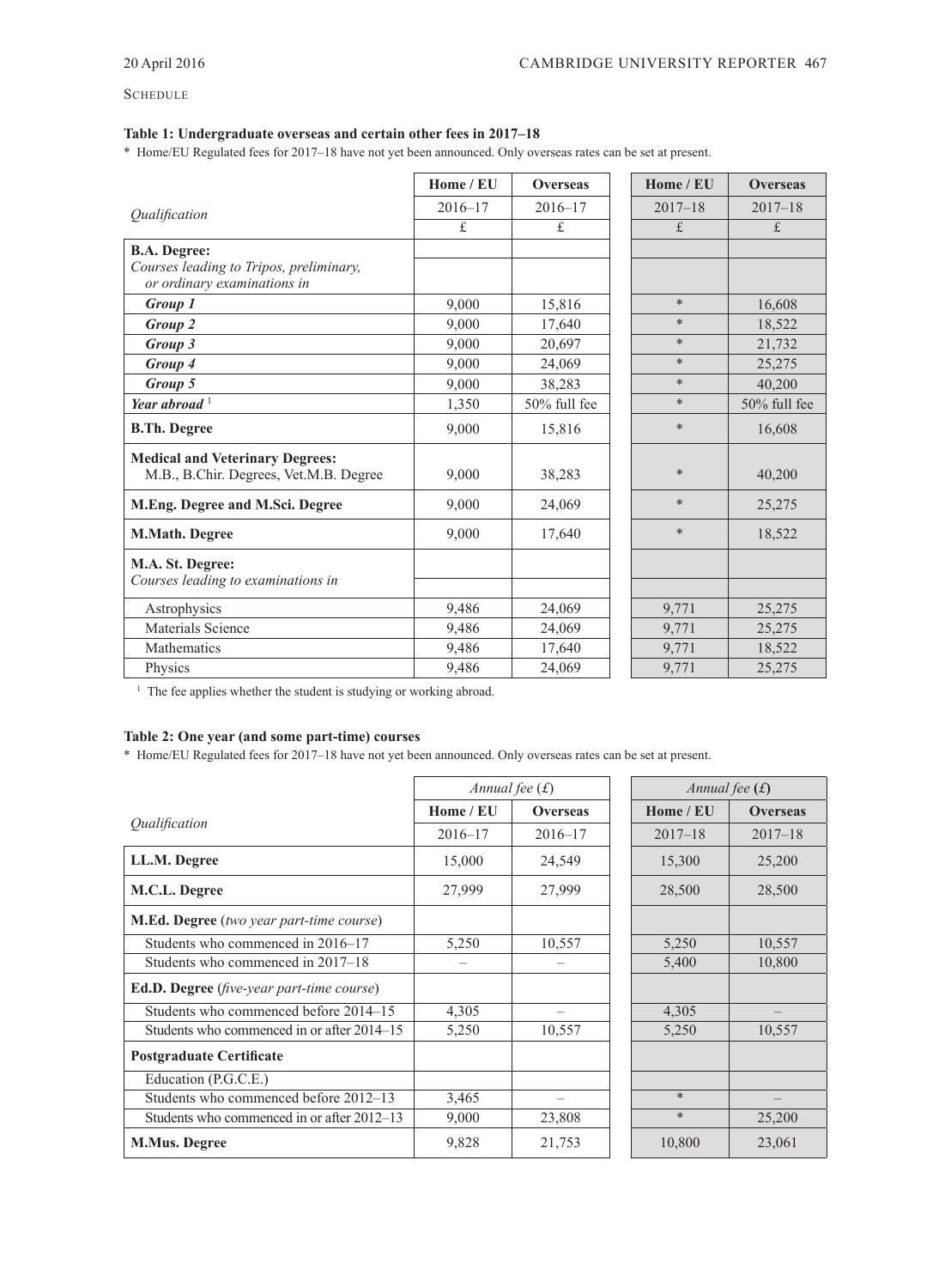## 468 CAMBRIDGE UNIVERSITY REPORTER 20 April 2016

| <b>Table 2 continued</b>                    |             | Annual fee $(f)$ | Annual fee $(f)$ |             |
|---------------------------------------------|-------------|------------------|------------------|-------------|
|                                             | Home / EU   | <b>Overseas</b>  | Home / EU        | Overseas    |
| Qualification                               | $2016 - 17$ | $2016 - 17$      | $2017 - 18$      | $2017 - 18$ |
| M.Phil. Degree:1                            |             |                  |                  |             |
| Courses leading to examinations in          |             |                  |                  |             |
| <b>Advanced Chemical Engineering</b>        | 11,175      | 28,308           | 11,391           | 29,769      |
| <b>Advanced Computer Science</b>            | 11,175      | 28,308           | 11,391           | 29,769      |
| <b>African Studies</b>                      | 13,200      | 20,535           | 13,500           | 21,600      |
| American History                            | 10,500      | 20,535           | 10,800           | 21,600      |
| American Literature                         | 9,468       | 20,535           | 10,800           | 21,600      |
| Anglo-Saxon, Norse, and Celtic              | 9,468       | 20,535           | 10,800           | 21,600      |
| Applied Biological Anthropology             | 13,200      | 23,808           | 13,500           | 25,200      |
| Archaeological Research                     | 10,500      | 20,535           | 10,800           | 21,600      |
| Archaeology                                 | 10,500      | 20,535           | 10,800           | 21,600      |
| Architecture                                | 9,468       | 20,535           | 10,800           | 21,600      |
| Architecture and Urban Design               |             |                  |                  |             |
| Year 1 Students                             | 9,000       | 24,963           | $\ast$           | 26,463      |
| Year 2 Students                             | 4,500       | 12,483           | $\ast$           | 13,233      |
| Architecture and Urban Studies              | 9,468       | 24,963           | 10,800           | 26,463      |
| Asian and Middle Eastern Studies            | 9,468       | 20,535           | 10,800           | 21,600      |
| Asian and Middle Eastern Studies (Research) | 9,468       | 20,535           | 9,753            | 21,768      |
| Assyriology                                 | 10,500      | 20,535           | 10,800           | 21,600      |
| Astronomy                                   | 7,176       | 23,808           | 7,392            | 25,239      |
| Basic and Translational Neuroscience        | 10,158      | 23,808           | 10,464           | 25,239      |
| <b>Biological Anthropological Science</b>   | 13,200      | 23,808           | 13,500           | 25,200      |
| <b>Biological Science</b>                   | 7,176       | 23,808           | 7,857            | 25,239      |
| <b>Bioscience Enterprise</b>                | 11,175      | 24,309           | 11,391           | 25,770      |
| Biotechnology                               |             |                  | 11,391           | 25,770      |
| Chemical Engineering and Biotechnology      | 7,176       | 24,309           | 7,392            | 25,770      |
| Chemistry                                   | 7,176       | 23,808           | 7,392            | 25,239      |
| Classics                                    | 9,468       | 20,535           | 10,800           | 21,600      |
| Clinical Science (Experimental Medicine)    | 7,176       | 29,181           | 7,392            | 30,933      |
| Clinical Science (Rare Diseases)            | 7,176       | 29,181           | 7,392            | 30,933      |
| Computational Biology                       | 9,468       | 23,808           | 9,753            | 25,239      |
| Conservation Leadership                     | 9,468       | 23,808           | 9,753            | 25,239      |
| Criminological Research                     | 10,500      | 20,535           | 10,800           | 21,600      |
| Criminology                                 | 10,500      | 20,535           | 10,800           | 21,600      |
| Development Studies                         | 15,000      | 24,549           | 15,300           | 25,200      |
| Developmental Biology                       | 7,176       | 23,808           | 7,392            | 25,239      |
| Early Modern History                        | 10,500      | 20,535           | 10,800           | 21,600      |
| Earth Sciences                              | 7,176       | 23,808           | 7,392            | 25,239      |
| Economic and Social History                 | 10,500      | 20,535           | 10,800           | 21,600      |
| Economic Research                           | 18,000      | 24,000           | 20,001           | 25,200      |
| Economics                                   | 18,000      | 24,000           | 20,001           | 25,200      |
| Education                                   | 10,500      | 21,114           | 10,800           | 23,400      |
| Egyptology                                  | 10,500      | 20,535           | 10,800           | 21,600      |
| <b>Energy Technologies</b>                  | 9,468       | 25,674           | 9,753            | 27,216      |
| Engineering                                 | 7,176       | 24,309           | 7,392            | 25,770      |
| Engineering for Sustainable Development     | 9,468       | 24,309           | 9,753            | 25,770      |
| <b>English Studies</b>                      | 9,468       | 20,535           | 10,800           | 21,600      |
| <b>Environmental Policy</b>                 | 13,200      | 20,535           | 13,500           | 21,600      |
| Epidemiology                                | 9,468       | 23,808           | 9,753            | 25,239      |
| European, Latin American, and Comparative   | 9,468       | 20,535           | 10,800           | 21,600      |
| Literatures and Cultures                    |             |                  |                  |             |

<sup>1</sup> The fees in this table for one-year full-time courses are the fees for the course for part-time students studying for the same qualification. The fee payable in each of two part-time years is half the full-time fee chargeable in the year of entry.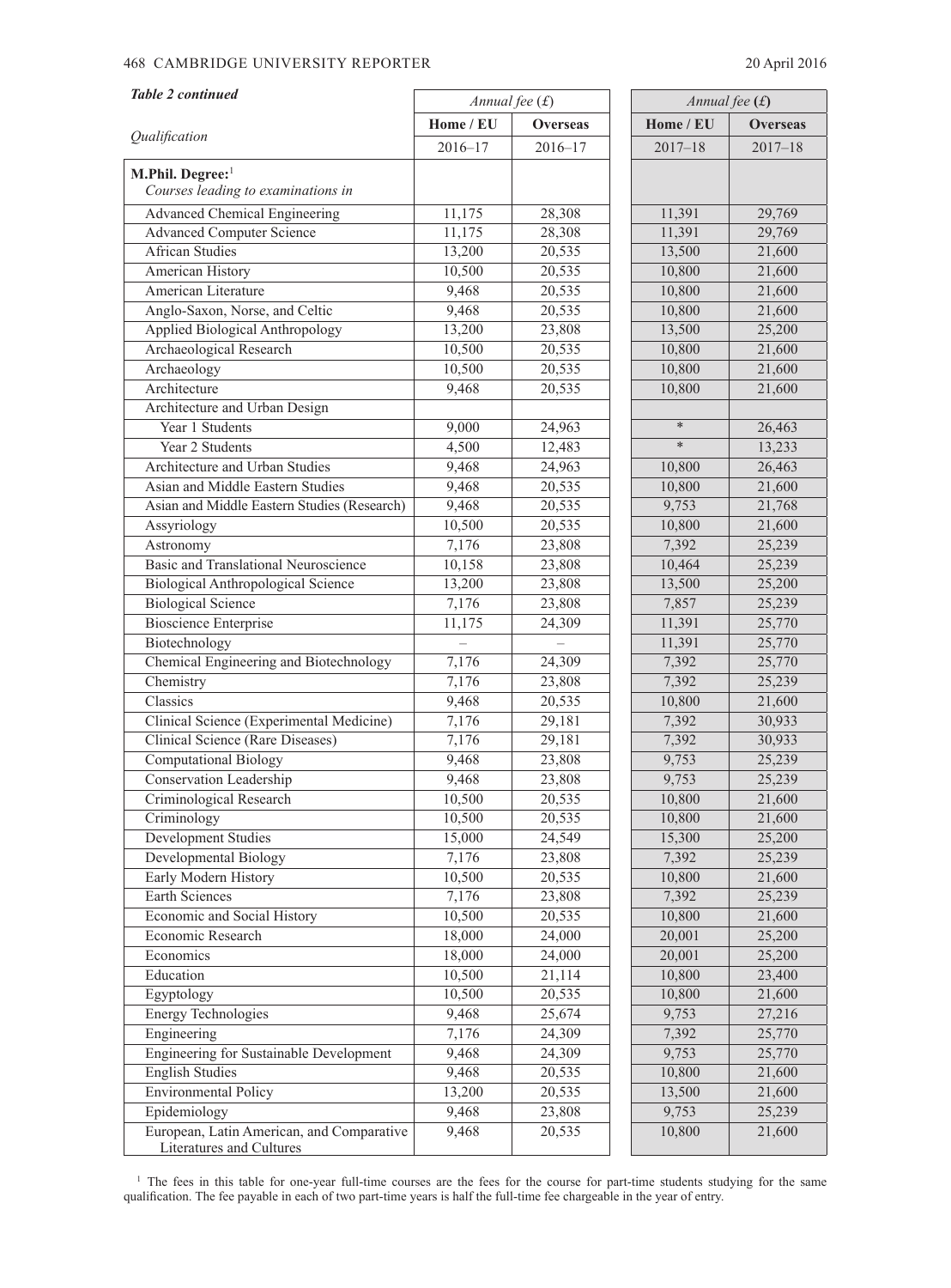### 20 April 2016 CAMBRIDGE UNIVERSITY REPORTER 469

| Table 2, M.Phil. Degree, continued                   |                  |                  | Annual fee $(f)$ |                 |  |  |
|------------------------------------------------------|------------------|------------------|------------------|-----------------|--|--|
|                                                      |                  | Annual fee $(f)$ |                  |                 |  |  |
| Qualification                                        | Home / EU        | <b>Overseas</b>  | Home / EU        | <b>Overseas</b> |  |  |
|                                                      | $2016 - 17$      | $2016 - 17$      | $2017 - 18$      | $2017 - 18$     |  |  |
| Film and Screen Studies                              | 9,468            | 20,535           | 10,800           | 21,600          |  |  |
| Finance                                              | 12,177           | 24,309           | 12,390           | 25,770          |  |  |
| Finance and Economics                                | 18,000           | 24,000           | 20,001           | 25,200          |  |  |
| Financial Research                                   | 7,176            | 24,309           | 7,392            | 25,770          |  |  |
| Fluid Flow in Industry and the Environment           | 7,176            | 23,808           | 7,392            | 25,239          |  |  |
| Genomic Medicine                                     | 12,000           | 29,181           | 12,360           | 30,933          |  |  |
| Geographical Research                                | 7,176            | 18,891           | 7,392            | 20,025          |  |  |
| Geography (Arts)                                     | 7,176            | 18,891           | 7,392            | 20,025          |  |  |
| Geography (Science)                                  | 7,176            | 23,808           | 7,392            | 25,239          |  |  |
| History of Art and Architecture                      | 9,468            | 20,535           | 10,800           | 21,600          |  |  |
| History and Philosophy of Science and                | 13,200           | 22,461           | 13,500           | 23,400          |  |  |
| Medicine<br>Human Evolutionary Studies               | 10,500           | 23,808           | 10,800           | 25,200          |  |  |
| Industrial Systems, Manufacturing, and               | 9,591            | 26,751           | 9,879            | 28,359          |  |  |
| Management                                           |                  |                  |                  |                 |  |  |
| Innovation, Strategy, and Organization               | 9,468            | 24,309           | 9,753            | 25,770          |  |  |
| <b>International Relations and Politics</b>          | 15,000           | 24,000           | 15,300           | 25,200          |  |  |
| Land Economy                                         | 13,200           | 20,535           | 13,500           | 21,600          |  |  |
| <b>Land Economy Research</b>                         | 10,500           | 20,535           | 10,800           | 21,600          |  |  |
| Latin-American Studies                               | 10,500           | 20,535           | 10,800           | 21,600          |  |  |
| Machine Learning, Speech, and Language<br>Technology | 11,433           | 26,751           | 11,778           | 28,359          |  |  |
| Management                                           | 24,309           | 24,309           | 25,770           | 25,770          |  |  |
| Materials Science and Metallurgy                     | 7,176            | 23,808           | 7,392            | 25,239          |  |  |
| Mathematics                                          | 7,176            | 18,891           | 7,392            | 20,025          |  |  |
| <b>Medical Science</b>                               | 7,176            | 23,808           | 7,392            | 25,239          |  |  |
| Medieval and Renaissance Literature                  | 9,468            | 20,535           | 10,800           | 21,600          |  |  |
| Medieval History                                     | 10,500           | 20,535           | 10,800           | 21,600          |  |  |
| Micro- and Nanotechnology Enterprise                 | 9,468            | 23,808           | 9,753            | 25,239          |  |  |
| Modern British History                               | 10,500           | 20,535           | 10,800           | 21,600          |  |  |
| Modern European History                              | 10,500           | 20,535           | 10,800           | 21,600          |  |  |
| <b>Modern South Asian Studies</b>                    | 13,200           | 20,535           | 13,500           | 21,600          |  |  |
| Multi-disciplinary Gender Studies                    | 10,500           | 20,535           | 13,500           | 21,600          |  |  |
| Music Studies                                        | 9,468            | 20,535           | 10,800           | 21,600          |  |  |
| Nuclear Energy                                       | 9,468            | 26,982           | 9,753            | 28,602          |  |  |
| Philosophy                                           | 9,468            | 20,535           | 10,800           | 21,600          |  |  |
| Physics                                              | 7,176            | 23,808           | 7,392            | 25,239          |  |  |
| Planning, Growth, and Regeneration                   | 13,200           | 20,535           | 13,500           | 21,600          |  |  |
| Polar Studies                                        | 7,176            | 18,891           | 7,392            | 20,025          |  |  |
| Political Thought and Intellectual History           | 10,500           | 20,535           | 10,800           | 21,600          |  |  |
| Primary Care Research                                | 7,176            | 23,808           | 7,392            | 25,239          |  |  |
| Public Health                                        | 9,468            | 23,808           | 9,753            | 25,239          |  |  |
| Public Policy                                        | 27,999           | 27,999           | 28,500           | 28,500          |  |  |
| Real Estate Finance                                  | 18,000           | 24,000           | 18,300           | 25,200          |  |  |
| Scientific Computing                                 | 9,468            | 23,808           | 9,753            | 25,239          |  |  |
| Social and Developmental Psychology                  | 8,388            | 20,535           | 9,468            | 21,768          |  |  |
| Social Anthropology                                  |                  |                  |                  | 25,200          |  |  |
| Sociology                                            | 15,000<br>13,200 | 24,000<br>21,900 | 15,300<br>13,500 | 23,400          |  |  |
|                                                      |                  |                  |                  |                 |  |  |
| Strategy, Marketing, and Operation                   | 9,468            | 24,309           | 9,753            | 25,770          |  |  |
| <b>Technology Policy</b>                             | 24,309           | 24,309           | 25,770           | 25,770          |  |  |
| Theology and Religious Studies                       | 9,468            | 20,535           | 10,800           | 21,600          |  |  |
| Theoretical and Applied Linguistics                  | 9,468            | 20,535           | 10,800           | 21,600          |  |  |
| Veterinary Science                                   | 7,176            | 23,808           | 7,857            | 25,239          |  |  |
| World History                                        | 10,500           | 20,535           | 10,800           | 21,600          |  |  |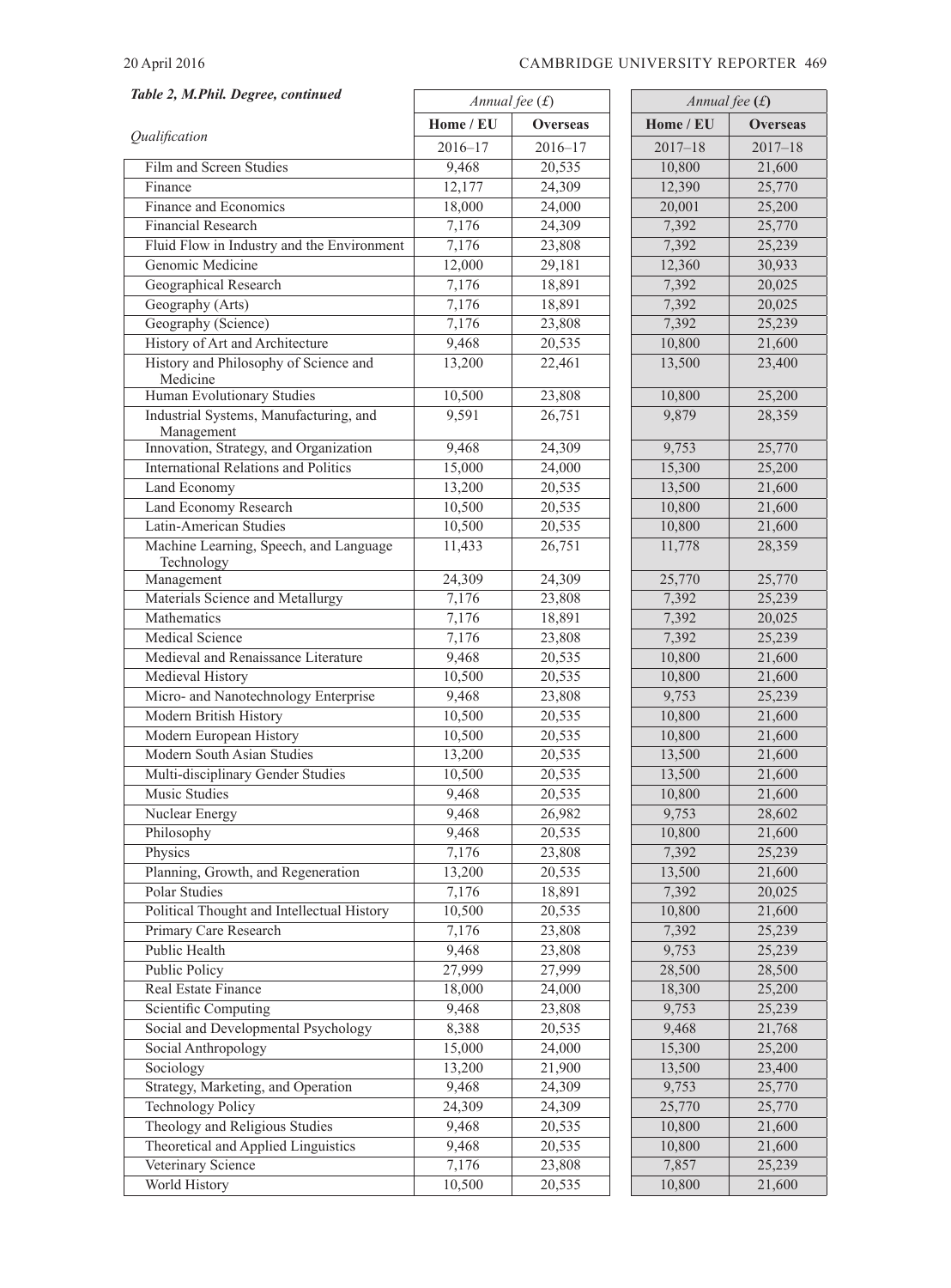## 470 CAMBRIDGE UNIVERSITY REPORTER 20 April 2016

| <b>Table 2 continued</b>                             | Annual fee $(f)$ |                 |             | Annual fee $(f)$ |  |  |
|------------------------------------------------------|------------------|-----------------|-------------|------------------|--|--|
|                                                      | Home / EU        | <b>Overseas</b> | Home / EU   | <b>Overseas</b>  |  |  |
| Qualification                                        | $2016 - 17$      | $2016 - 17$     | $2017 - 18$ | $2017 - 18$      |  |  |
| M.Res. Degree:<br>Courses leading to examinations in |                  |                 |             |                  |  |  |
| <b>Biological Science</b>                            | 7,176            | 23,808          | 7,857       | 25,239           |  |  |
| Future Infrastructure and Built Environment          | 7,176            | 24,309          | 7,857       | 25,770           |  |  |
| Gas Turbine Aerodynamics                             | 7,176            | 24,309          | 7,857       | 25,770           |  |  |
| Graphene Technology                                  | 7,176            | 24,309          | 7,857       | 25,770           |  |  |
| Integrated Photonic and Electronic Systems           | 7,176            | 24,309          | 7,857       | 25,770           |  |  |
| Management Studies                                   | 7,176            | 24,309          | 7,857       | 25,770           |  |  |
| <b>Medical Science</b>                               | 7,176            | 23,808          | 7,857       | 25,239           |  |  |
| Physical Sciences                                    | 7,176            | 23,808          | 7,857       | 25,239           |  |  |
| Sensor Technologies and Applications                 | 7,176            | 24,309          | 7,857       | 25,770           |  |  |
| Social Anthropology                                  | 15,000           | 24,000          | 15,300      | 25,200           |  |  |
| <b>Ultra Precision Engineering</b>                   | 7,176            | 23,808          | 7,857       | 25,770           |  |  |
| Diplomas:<br>Courses leading to examinations in      |                  |                 |             |                  |  |  |
| <b>Conservation of Easel Paintings</b>               | 9,468            | 23,808          | 10,800      | 25,239           |  |  |
| Economics                                            | 13,200           | 20,535          | 13,596      | 21,600           |  |  |
| International Law                                    | 10,500           | 20,535          | 10,800      | 21,600           |  |  |
| Genomic Medicine                                     | 7,200            | 17,508          | 7,416       | 18,561           |  |  |
| Legal Studies                                        | 10,500           | 20,535          | 10,800      | 21,600           |  |  |
| Theology and Religious Studies                       | 9,468            | 18,891          | 10,800      | 20,025           |  |  |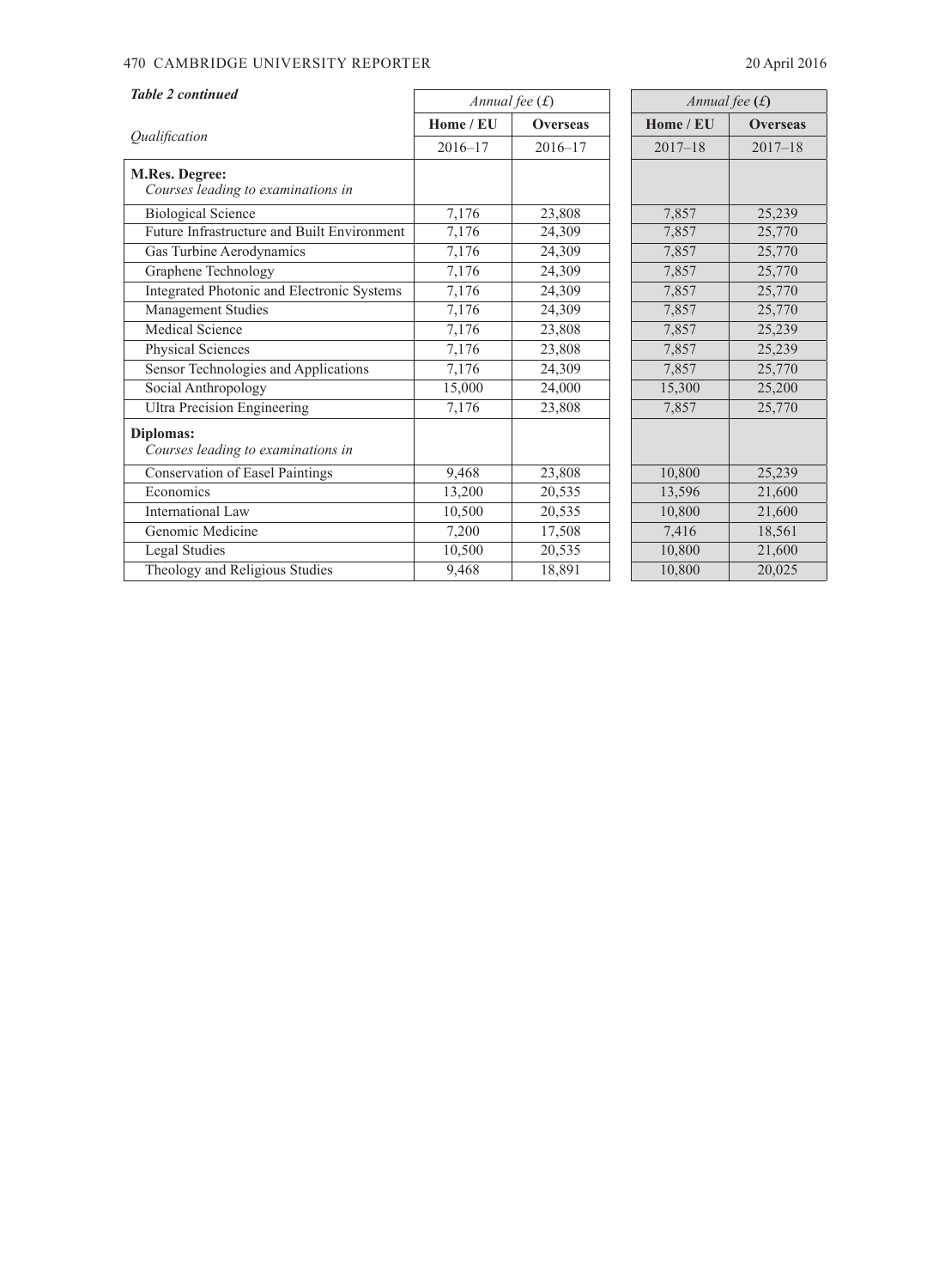| ۱<br>i         |
|----------------|
|                |
|                |
|                |
| i<br>I         |
|                |
|                |
|                |
|                |
|                |
|                |
|                |
|                |
|                |
|                |
|                |
|                |
|                |
|                |
|                |
|                |
| $\overline{a}$ |
| í<br>i         |
|                |
|                |
|                |
|                |
|                |
|                |
| <b>PHI and</b> |
| į              |
|                |
|                |
| ì              |
|                |
|                |
| Ĭ              |
|                |
| ļ              |
|                |
|                |
|                |
| ï              |
|                |
|                |
|                |
|                |
|                |
|                |
|                |

| Tables 3a, 3b, 3c Home / EU and overseas Ph.D. and certain other fees $2017-18$            |              |                                    |                             |              |                                                |                                            |                |
|--------------------------------------------------------------------------------------------|--------------|------------------------------------|-----------------------------|--------------|------------------------------------------------|--------------------------------------------|----------------|
| Table 3a: Home / EU fees                                                                   |              |                                    |                             |              |                                                |                                            |                |
|                                                                                            |              | 2016-17                            |                             |              | $2017 - 18$                                    |                                            |                |
|                                                                                            | ⋖            | $\mathbf{r}$                       | Ü                           | ∢            | $\mathbf{\Omega}$                              |                                            |                |
|                                                                                            | Home/EU      | Home/EU                            | Home/EU                     | Home/EU      | Home/EU                                        | Home/EU                                    | Home/EU        |
|                                                                                            | students who |                                    | students who   students who | students who |                                                | students who   students who   students who |                |
|                                                                                            |              | commenced commenced in commence in |                             |              | commenced commenced in commence in commence in |                                            |                |
|                                                                                            | before       | $2015 - 16$                        | 2016-17                     | before       | $2015 - 16$                                    | $2016 - 17$                                | $2017 - 18$    |
|                                                                                            | $2015 - 16$  |                                    |                             | $2015 - 16$  |                                                |                                            |                |
|                                                                                            | $\ddot{ }$   | ؠ                                  | $\overline{u}$              | $\downarrow$ | $\overline{r}$                                 | $\overline{f}$                             | $\overline{f}$ |
| Eng.D. Degree                                                                              | 7,176        | 7,362                              | 7,626                       | 7,176        | 7,362                                          | 7,626                                      | 7,857          |
| G.S.<br>Certificates of Postgraduate Study (C.P.<br>Ph.D., M.Sc., and M.Litt. Degrees, and |              |                                    |                             |              |                                                |                                            |                |
| Group 1 Arts                                                                               | 7,176        | 7,362                              | 7,626                       | 7,176        | 7,362                                          | 7,626                                      | 7,857          |
| Group 2 Science                                                                            | 7,176        | 7.362                              | 7,626                       | 7,176        | 7.362                                          | 7,626                                      | 7,857          |
| Group 3 Clinical                                                                           | 7,176        | 7,362                              | 7,626                       | 7,176        | 7,362                                          | 7,626                                      | 7,857          |

# Table 3b: Overseas fees **Table 3b: Overseas fees**

| $2017 - 18$<br>2016–17 | 凹<br>$\overline{C}$<br>≃<br>⋖<br>Ō<br>$\approx$<br>⋖ | Overseas<br>Overseas<br>Overseas<br>Overseas<br>Overseas<br>Overseas<br>Overseas<br>Overseas<br>Overseas | students who<br>students who $\vert$ students who $\vert$ students who $\vert$ students who $\vert$<br>students who   students who   students who  <br>students who | commenced commenced incommenced in commence in commence in<br>commenced in commenced in commence in<br>commenced | $2017 - 18$<br>2016-17<br>$2015 - 16$<br>$2014 - 15$<br>before<br>2016-17<br>$2015 - 16$<br>$2014 - 15$<br>before | 2014-15<br>$2014 - 1$ | $\ddot{}$<br>$\ddot{}$<br>$\ddot{}$<br>$\ddot{}$<br>$\overline{\mathbf{f}}$<br>$\overline{\mathbf{f}}$<br>$\rightarrow$<br>$\ddot{ }$ | 26,613<br>25,104<br>23,889<br>22,941<br>22,632<br>25,104<br>23,889<br>22,941<br>22,632 |                                                                                          | 21,189<br>19.989<br>19,017<br>18,300<br>17.991<br>19.989<br>19.017<br>18,300<br>17.991 | 26,613<br>25,104<br>23,889<br>22,941<br>22,632<br>25,104<br>23,889<br>22,941<br>22,632 | 46.134<br>43,521<br>41,430<br>39,648<br>39.339<br>43.521<br>41,430<br>39,648<br>39,339 |
|------------------------|------------------------------------------------------|----------------------------------------------------------------------------------------------------------|---------------------------------------------------------------------------------------------------------------------------------------------------------------------|------------------------------------------------------------------------------------------------------------------|-------------------------------------------------------------------------------------------------------------------|-----------------------|---------------------------------------------------------------------------------------------------------------------------------------|----------------------------------------------------------------------------------------|------------------------------------------------------------------------------------------|----------------------------------------------------------------------------------------|----------------------------------------------------------------------------------------|----------------------------------------------------------------------------------------|
|                        |                                                      |                                                                                                          |                                                                                                                                                                     |                                                                                                                  |                                                                                                                   |                       |                                                                                                                                       | Eng.D. Degree                                                                          | Certificates of Postgraduate Study (C.P.G.S.):<br>Ph.D., M.Sc., and M.Litt. Degrees, and | Group 1 Arts                                                                           | Group 2 Science                                                                        | Group 3 Clinical                                                                       |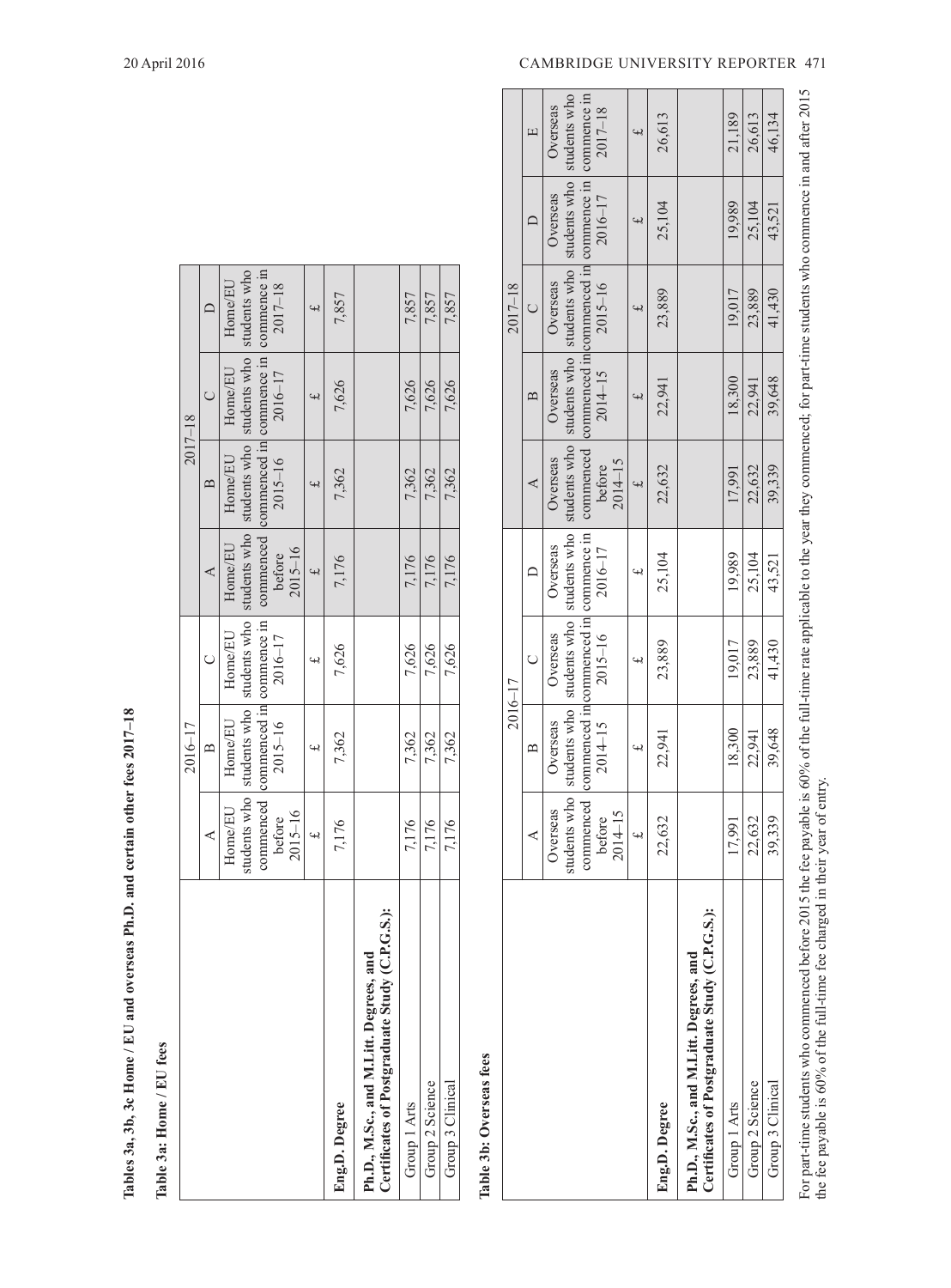### <span id="page-9-0"></span>472 CAMBRIDGE UNIVERSITY REPORTER 20 April 2016

### **Table 3c**

|                    | $2016 - 17$ | $2017 - 18$ |
|--------------------|-------------|-------------|
|                    |             |             |
| M.D. Degree        |             |             |
| Fee for the course | 7.362       | 7,855       |
| $(annual fee)*$    | 1.473       |             |

\* The annual fee is payable over five years. Any outstanding balance is payable before submission of the dissertation.

### **Table 4: Undergraduate ELQ fees in 2017–18**

|                                                                           | New Regime Home / EU<br><b>ELQ</b> students | <b>New Regime Home / EU</b><br><b>ELQ</b> students |
|---------------------------------------------------------------------------|---------------------------------------------|----------------------------------------------------|
| Qualification                                                             | $2016 - 17$                                 | $2017 - 18$                                        |
|                                                                           | £                                           | £                                                  |
| <b>B.A. Degree:</b>                                                       |                                             |                                                    |
| Groups 1–5 (except Architecture and Medical<br>and Veterinary Sciences)   | 9,486                                       | 9,771                                              |
| Architecture                                                              | 9,000                                       | $\ast$                                             |
| Medical and Veterinary Sciences                                           | 9,000                                       | $\ast$                                             |
| <b>B.Th. Degree</b>                                                       | 9,486                                       | 9,771                                              |
| <b>Medical and Veterinary Degrees:</b><br>M.B., B.Chir., Vet.M.B. Degrees | 9,000                                       | $\ast$                                             |
| M.Eng., M.Sci., and M.Math. Degrees                                       | 9,486                                       | 9,771                                              |
| <b>M.A.St. Degree</b>                                                     | 9,486                                       | 9,771                                              |
| Certificates (excluding P.G.C.E.)                                         | 9,486                                       | 9,771                                              |
| Postgraduate Certificate in Education (P.G.C.E.)                          | 9,486                                       | 9,771                                              |
| Year abroad                                                               | 4,743                                       | 4,886                                              |
| Year abroad (ELQ exempt)                                                  | 1,350                                       | $\ast$                                             |

\* ELQ students on courses in Medical and Veterinary Sciences leading to the B.A. Degree, as defined in the Regulations, to the M.B. or B.Chir. Degrees, the Vet.M.B. Degree, on courses in Architecture, or the Postgraduate Certificate in Education are exempt from the ELQ policy and pay the Regulated fees. Regulated fees have not been announced for 2017–18.

## **VACANCIES, APPOINTMENTS, ETC.**

## **Vacancies in the University**

A full list of current vacancies can be found at http://www.jobs.cam.ac.uk/.

**Deputy Head of the International Strategy Office in the Academic Division**; salary: £38,896–£49,230; closing date: 17 May 2016; further details: http://www.jobs.cam.ac.uk/job/9833; quote reference: AK08634

*The University values diversity and is committed to equality of opportunity.*

*The University has a responsibility to ensure that all employees are eligible to live and work in the UK.*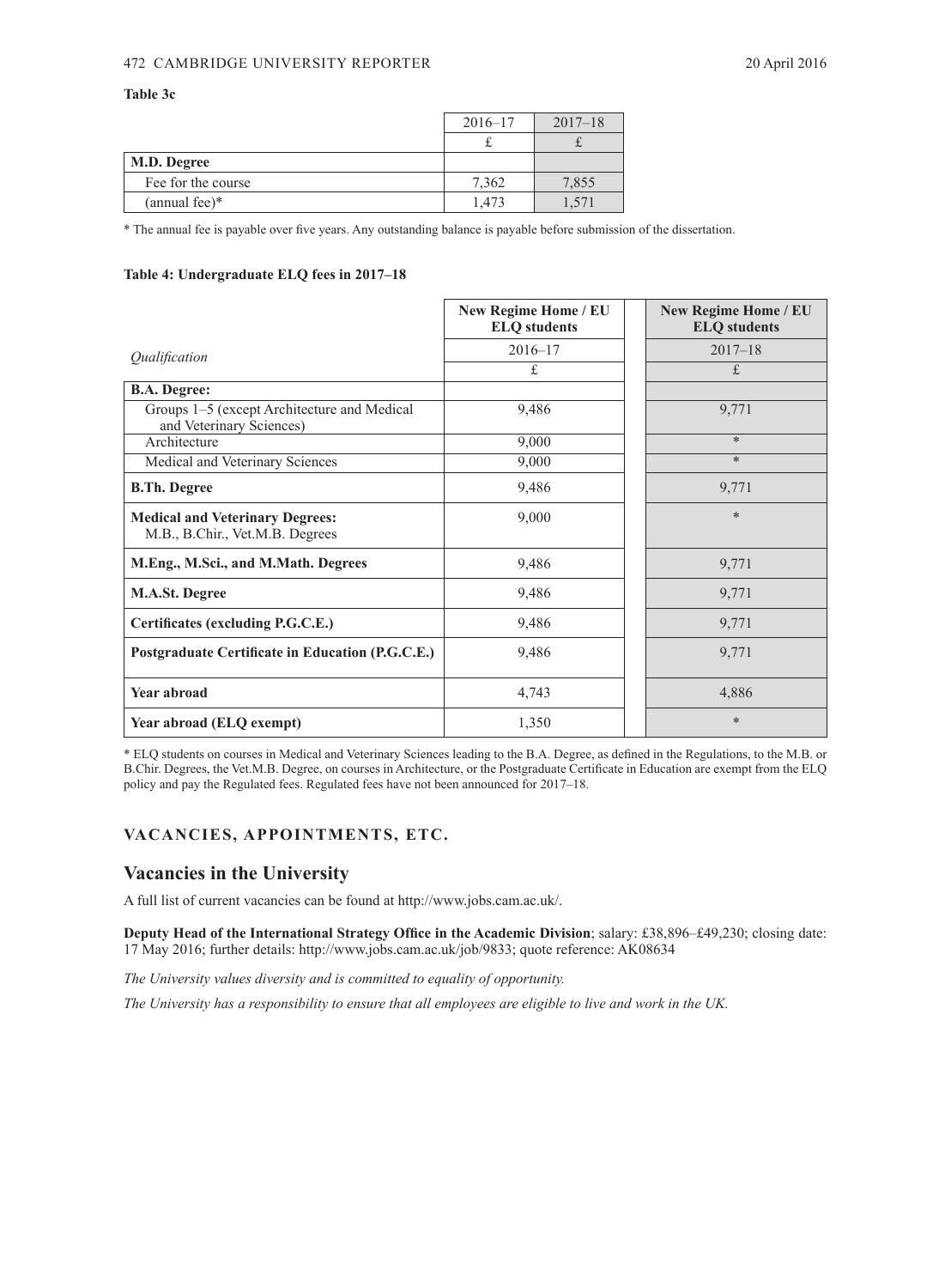## <span id="page-10-0"></span>**EVENTS, COURSES, ETC.**

## **Announcement of lectures, seminars, etc.**

The University offers a large number of lectures, seminars, and other events, many of which are free of charge, to members of the University and others who are interested. Details can be found on individual Faculty, Department, and institution websites, on the What's On website (http://www.admin.cam.ac.uk/whatson/), and on Talks.cam (http://www.talks.cam.ac.uk/).

Brief details of upcoming events are given below.

| MRC Laboratory of<br>Molecular Biology  | Learning and motivation toggle feed-forward inhibition<br>the Drosophila mushroom body, by Scott Waddell, at<br>11 a.m. on 27 April 2016 in the Max Perutz Lecture<br>Theatre, LMB                                                                                     | http://www2.mrc-lmb.cam.ac.uk/<br>news-and-events/scientific-<br>seminars/ |
|-----------------------------------------|------------------------------------------------------------------------------------------------------------------------------------------------------------------------------------------------------------------------------------------------------------------------|----------------------------------------------------------------------------|
| Mongolia and Inner<br>Asia Studies Unit | Research Seminars Easter Term 2016; on alternate<br>Tuesdays at 4.30 p.m. in the Seminar room, The<br>Mond Building, Free School Lane; first seminar:<br>'Ecological pastoralism' and the uses of human-animal<br><i>detachment in Inner Mongolia, by Thomas White</i> | http://innerasiaresearch.org/<br>category/sem/                             |

## **AWARDS, ETC.**

## **Crane's Charity: Notice by the Distributors**

### (*Statutes and Ordinances*, p. 777)

John Crane, an apothecary in Cambridge in the early seventeenth century, made a number of bequests to the University – the Benefaction of John Crane, 1651 (*Endowments of the University of Cambridge* (CUP, 1904), p. 565). Crane's Charity 'for the relief of poor sick scholars' is the principal medical charity in the University. It exists to provide financial assistance to students who need treatment for physical or mental illness, or for injuries resulting from accidents.

The Distributors of Crane's Charity give notice that they will consider requests for assistance from individual students on the basis of an application made on their behalf by their College Tutor. Further information, including a downloadable application form, can be found at http://www.cambridgestudents.cam.ac.uk/fees-and-funding/financial-hardship-supportaccess-funds/cranes-charity. Tutors are required to submit a report to the Distributors, after a grant of financial assistance has been made, as to whether the grant proved to be beneficial to the student supported – in terms of treatments, remaining on their course, completing their degree, etc.

Crane's Charity has also provided financial assistance for collective activity that the Distributors have determined falls within the purposes of the Charity. Attention is drawn to the regular funding provided to sustain the mental health and psychiatric support work of the University Counselling Service: a Mental Health Advisor post; advice for students provided by a consultant psychiatrist in psychotherapy (especially in cognitive analytic therapy) for half a day per week in Term.

The following table summarizes the expenditure from Crane's Charity in 2014–15.

| Number of grants | Colleges    | Average grant to | Expenditure:       | Expenditure:          | TOTAL.      |
|------------------|-------------|------------------|--------------------|-----------------------|-------------|
|                  | represented | students         | grants to students | collective activities | EXPENDITURE |
| 35               | 1 Q         | £573*            | £21.188            | £65,755               | £86,943     |

\* The largest individual grant awarded was £1,857.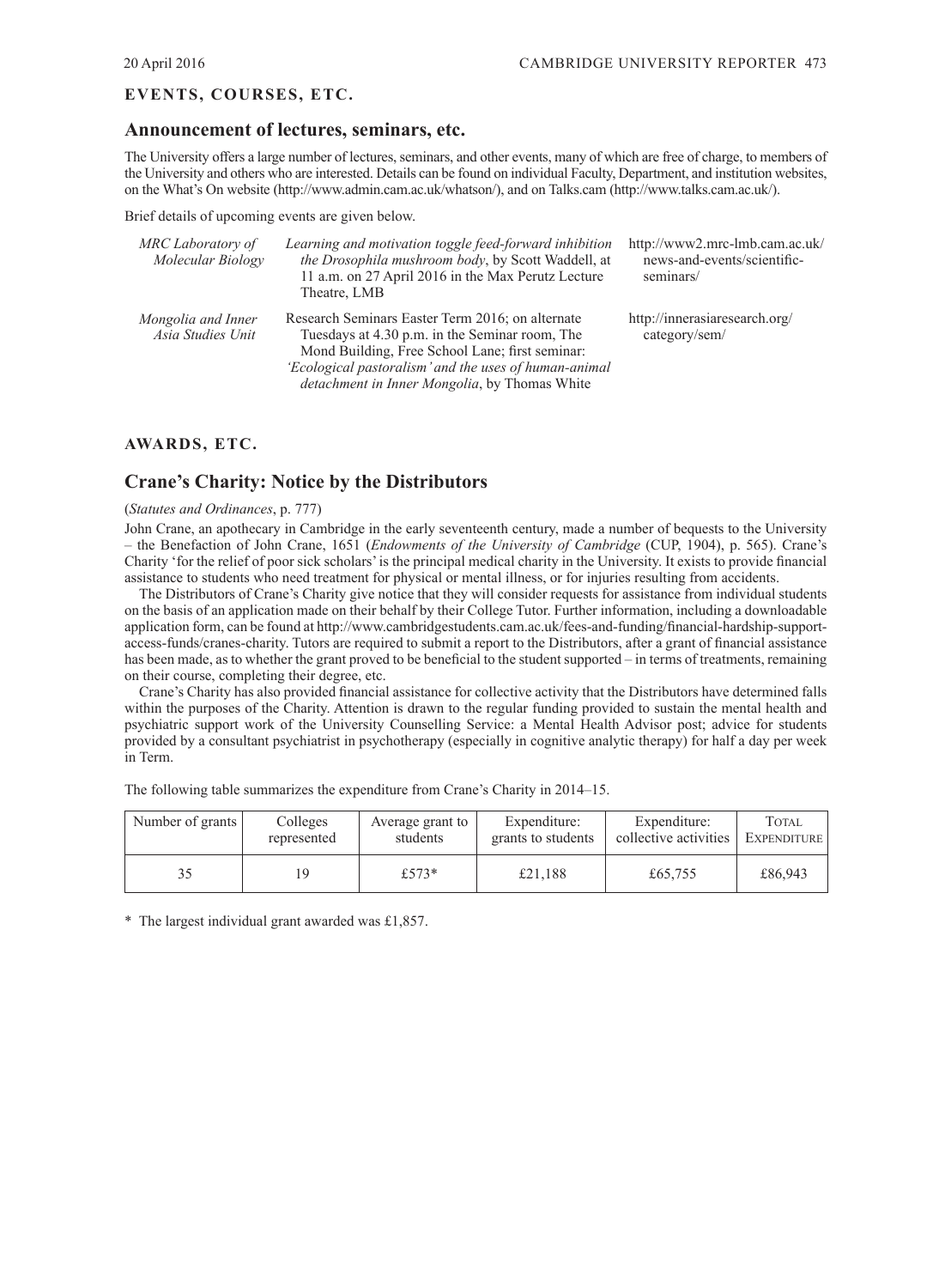### <span id="page-11-0"></span>**REPORTS**

## **First-stage Report of the Council on the construction of a new Heart and Lung Research Institute on the Cambridge Biomedical Campus**

The COUNCIL begs leave to report to the University as follows:

1. In this Report the Council is seeking approval in principle for the construction of a new Heart and Lung Research Institute as set out below.

2. The strategy of both the School of Clinical Medicine and Papworth Hospital NHS Foundation Trust is to build a Heart and Lung Research Institute (HLRI) on the Cambridge Biomedical Campus alongside the new Papworth Hospital. This initiative has been catalyzed by the relocation of Papworth Hospital, the largest cardiothoracic hospital in the UK, to the Cambridge site. The new Papworth Hospital will open in 2018 and provide 310 beds for 23,700 inpatients and day cases, plus facilities for nearly 65,000 outpatients each year. The HLRI is a joint project between the University and Papworth Hospital NHS Foundation Trust with the University acting as the lead partner for the design and procurement of the building.

3. The HLRI will create a new international centre of excellence for cardiovascular research at the heart of the Cambridge Biomedical Campus, harnessing the combined strengths of Cambridge University Health Partners, and other strategic partners such as the MRC Laboratory of Molecular Biology, the Wellcome Trust Sanger Institute, the European Bioinformatics Institute, and the Babraham Institute to deliver outstanding basic and translational research in cardiovascular and respiratory health and disease. In addition, the new laboratory will encourage strategic collaboration and the efficient sharing of resources and equipment across 50–60 research groups representing strategic research priorities of the Schools of the Biological Sciences and Clinical Medicine.

4. The HLRI (approximately 7,000m<sup>2</sup> gross external area) will be co-located adjacent to the new hospital on a site acquired by Papworth Hospital NHS Foundation Trust. It will provide state-of-the-art research laboratories for

cell, molecular, and translational research, a ten-bed clinical research facility equipped for 'first-into-patient studies', and an administrative hub including a specialized cardiorespiratory R&D unit. A joint University and Hospital lecture theatre, seminar rooms, and education space will also be created.

5. The total cost of the proposed development has been estimated at approximately £57m (excluding land costs). A grant of £10m has been approved in principle by the British Heart Foundation. A grant of £35m will be sought from HEFCE's UK Research Partnership Infrastructure Fund (UKRPIF) 2018–20. £5m is allocated within the University's Capital Fund and a further £5m has been allocated by the Papworth Trust. Philanthropic donations totalling £2.5m have been committed to HLRI and other philanthropic and grant funding is being pursued.

6. A report on the project was received by the Planning and Resources Committee at its meeting on 21 October 2015. The Committee noted the estimated cost of £57m and approved the preparation of a First-stage Report and – subject to Regent House approval – submission of a Reserved Matters planning application. Further details relating to the design, maintenance, and recurrent costs, with proposals for funding, will be brought to future meetings of the Buildings Committee and the Planning and Resources Committee. A Full Case will be prepared and a Second-stage Report will be published in due course to seek approval for implementation of the project.

7. A plan showing the location of the proposed building is shown below. Drawings of the proposed development are displayed for the information of the University in the Schools Arcade and are reproduced online at http://www. admin.cam.ac.uk/cam-only/offices/planning/building/ plans and drawings/.

8. The Council recommends:

I. That approval in principle be given for the construction of a Heart and Lung Research Institute on the Cambridge Biomedical Campus.

II. That the Director of Estate Strategy be authorized to apply for detailed planning approval in due course.

| 19 April 2016 | L. K. BORYSIEWICZ, Vice-Chancellor | DAVID GOOD              | <b>SHIRLEY PEARCE</b>   |
|---------------|------------------------------------|-------------------------|-------------------------|
|               | <b>CHAD ALLEN</b>                  | NICHOLAS HOLMES         | <b>MICHAEL PROCTOR</b>  |
|               | <b>ROSS ANDERSON</b>               | <b>ALICE HUTCHINGS</b>  | <b>CORNELIUS ROEMER</b> |
|               | <b>RICHARD ANTHONY</b>             | FIONA KARET             | <b>JOHN SHAKESHAFT</b>  |
|               | <b>JEREMY CADDICK</b>              | <b>STUART LAING</b>     | <b>SUSAN SMITH</b>      |
|               | R. CHARLES                         | <b>MARK LEWISOHN</b>    | <b>SARA WELLER</b>      |
|               | <b>ANNE DAVIS</b>                  | <b>SUSAN OOSTHUIZEN</b> | I. H. WHITE             |
|               | <b>MARGARET GLENDENNING</b>        | RACHAEL PADMAN          |                         |
|               |                                    |                         |                         |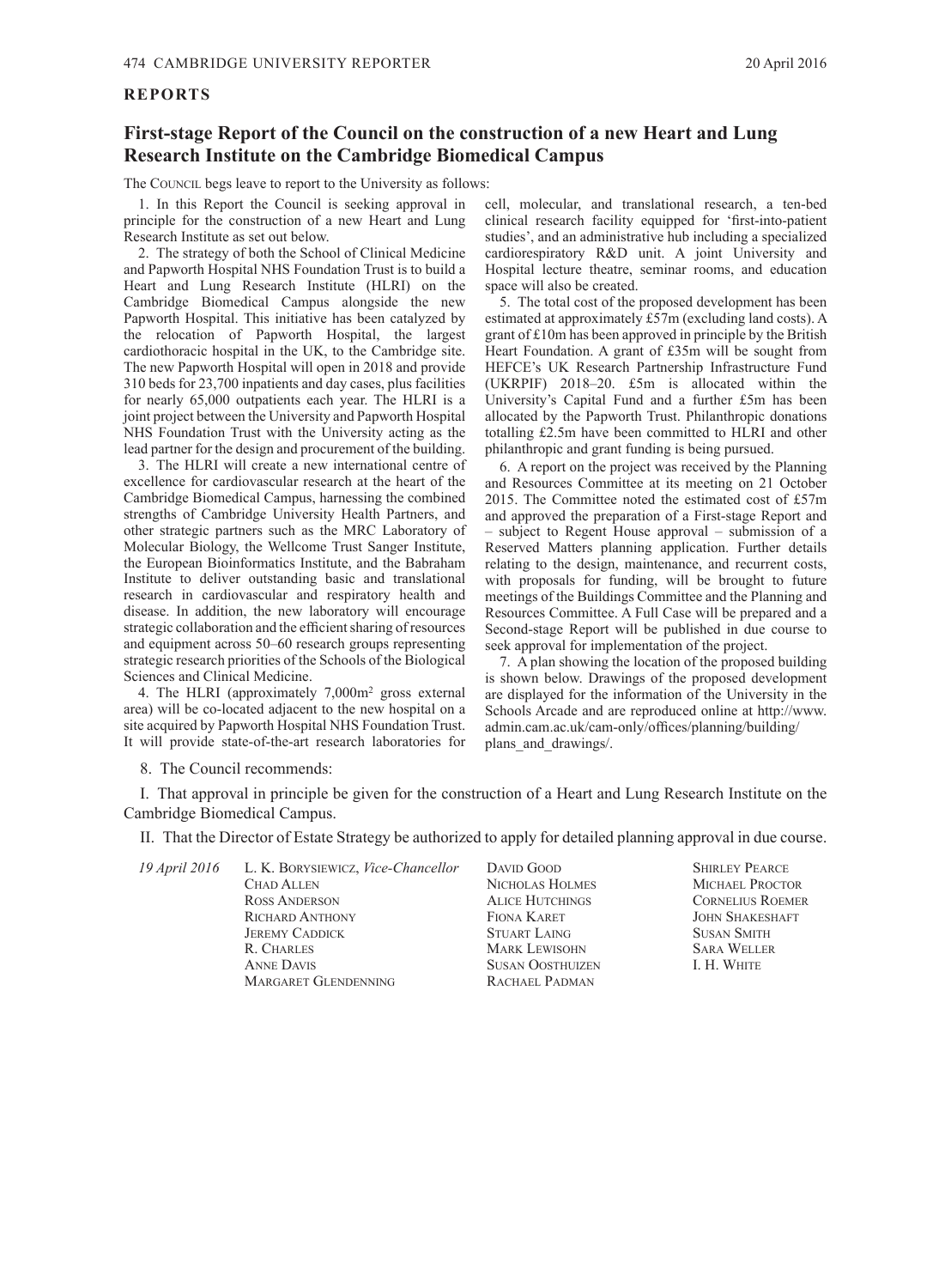

Site location plan for proposed new Heart and Lung Research Institute on the Cambridge Biomedical Campus **Site location plan for proposed new Heart and Lung Research Institute on the Cambridge Biomedical Campus**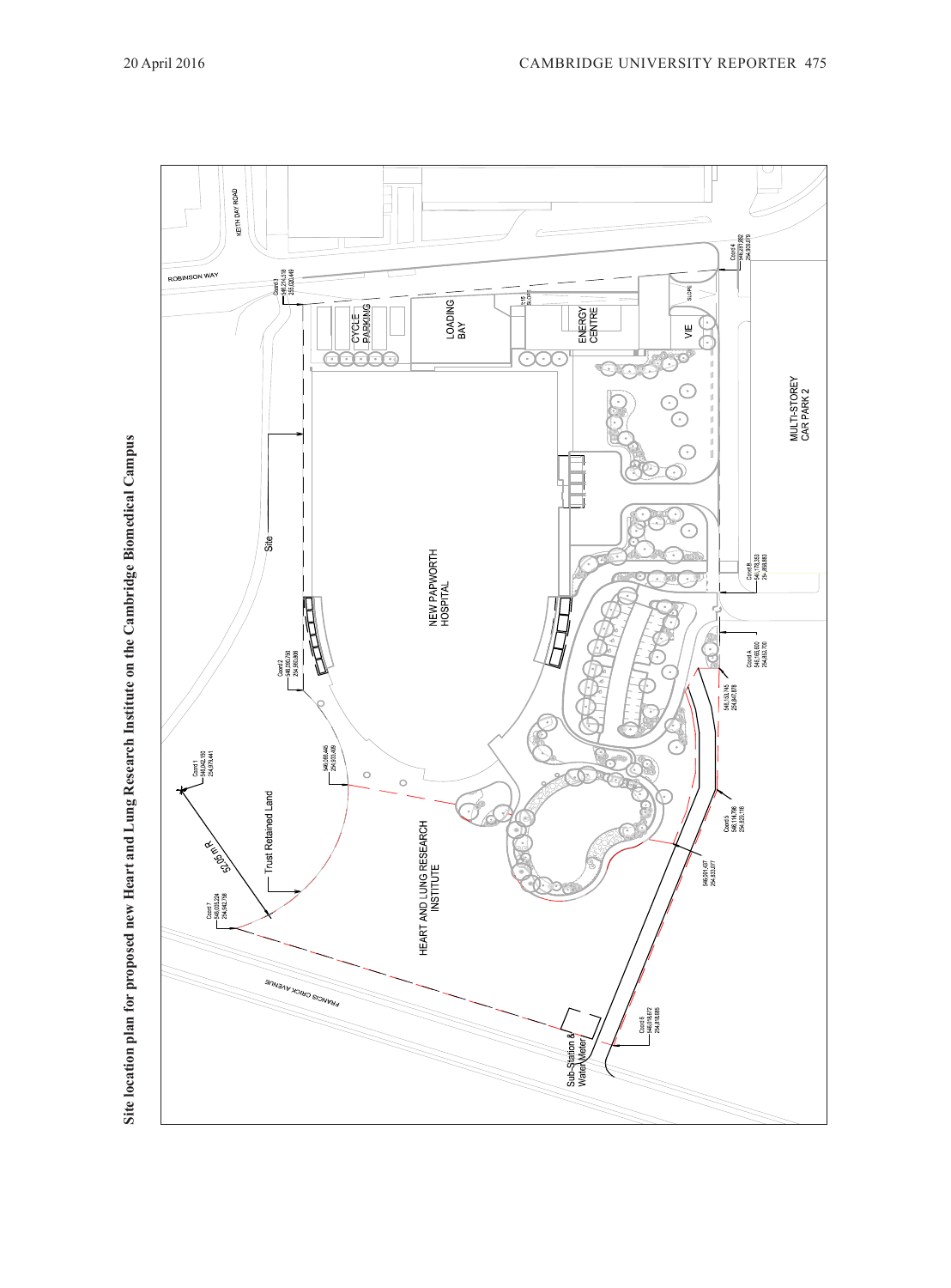## <span id="page-13-0"></span>**OBITUARIES**

## **Obituary Notices**

Mr NigelAllington, M.A., Bye-Fellow of Downing College, and College Lecturer and Director of Studies in Economics, died on 4 April 2016, aged 66 years.

Professor Sir David JOHN CAMERON MACKAY, M.A., Ph.D., FRS, FInstP, FICE, Fellow of Darwin College, Honorary Fellow of Trinity College, Regius Professor of Engineering in the Department of Engineering, died on 14 April 2016, aged 48 years.

## **GRACES**

## **Graces submitted to the Regent House on 20 April 2016**

The Council submits the following Graces to the Regent House. These Graces, unless they are withdrawn or a ballot is requested in accordance with the regulations for Graces of the Regent House (*Statutes and Ordinances*, p. 107) will be deemed to have been approved at 4 p.m. on Friday, 29 April 2016.

**1.** That the Table of Fees attached to the regulations for University Composition Fees (*Statutes and Ordinances*, p. 154) be amended for 2017–18 as set out in the Schedule to the Council's Notice dated 18 April 2016 (p. 467).

**2.** That the recommendations in paragraph 5 of the Report of the General Board, dated 9 March 2016, on the establishment of certain Professorships (*Reporter*, 6419, 2015–16, p. 425) be approved.

**3.** That, with effect from 1 October 2016, the special regulations for the University Organist (*Statutes and Ordinances*, p. 665) be amended so as to read:<sup>1</sup>

**1.** Appointments and reappointments to the University office of University Organist shall be made by the Council.

**2.** The University Organist shall be responsible for the music at such University ceremonies and University services as the Vice-Chancellor may direct.

<sup>1</sup> The Council is proposing these changes, to come into effect following the retirement of the current officeholder, Mr Stephen Cleobury CBE, *K*, to enable a person to be appointed as University Organist until the retiring age (removing the limitation to an appointment not exceeding five years) and to reflect current practice, whereby the person appointed may be asked to make the arrangements for music at University events such as the Honorary Degree Congregation and the installation of a new Chancellor.

## **Graces to be submitted to the Regent House at a Congregation on 23 April 2016**

The Council has sanctioned the submission of the following Graces to the Regent House at a Congregation to be held on 23 April 2016:

That the following persons be admitted to the degree of Master of Arts under the provisions of Statute B II 2:

- **1.** CAROLINE JANE EDMONDS, Principal Assistant Registrary in the Academic Division of the University Offices.
- **2.** Richard Mark Kelleher, Assistant Keeper in the Fitzwilliam Museum.

J. W. NICHOLLS, *Registrary*

**END OF THE OFFICIAL PART OF THE 'REPORTER'**